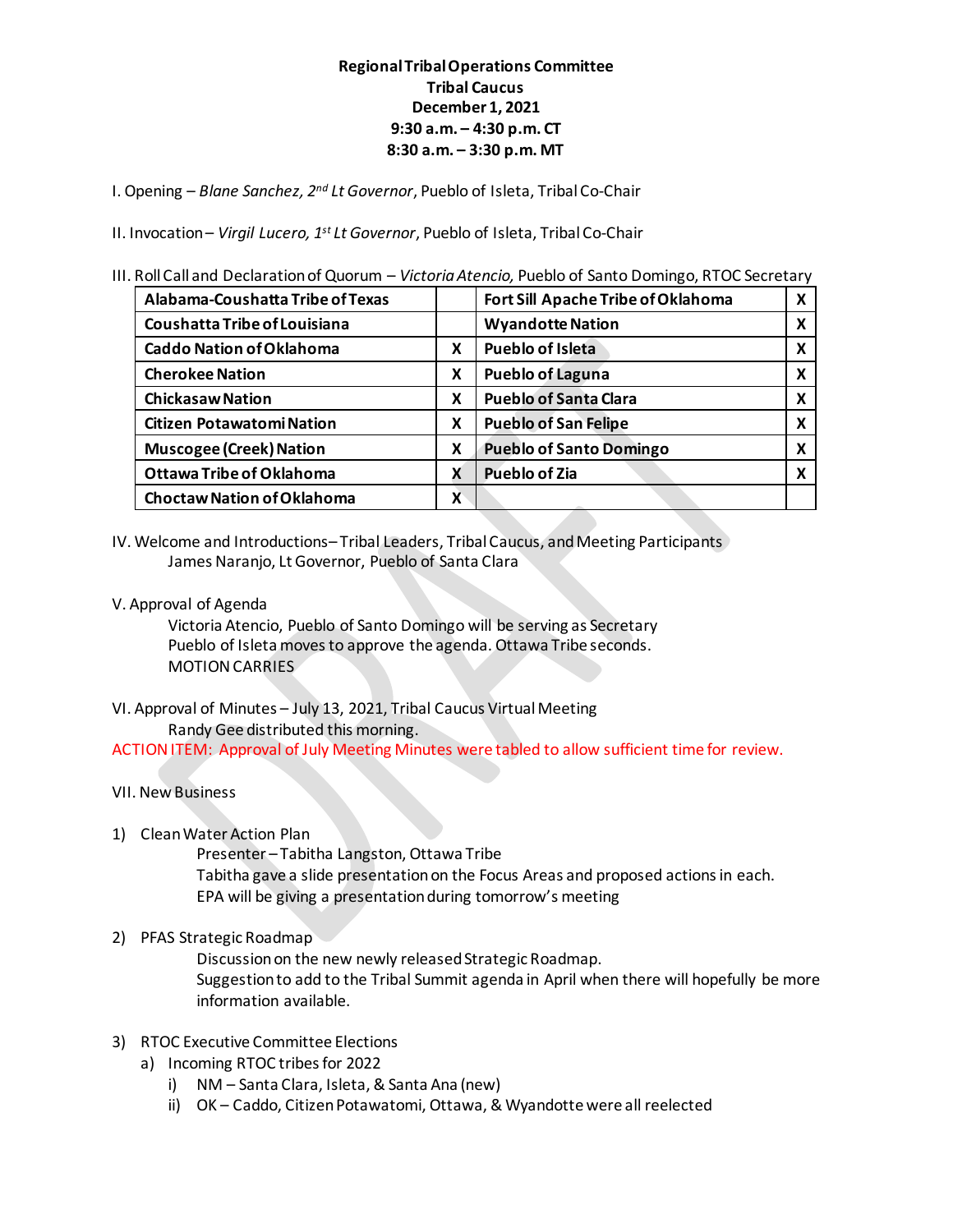- iii) The standard operating procedures for virtual RTOC/NTOC election process reviewed.
	- (1) Co-Chair
		- (a) Wyandotte nominates Ottawa Tribe. San Felipe seconds.
			- (i) Citizen Potawatomimoves to elect Ottawa by acclamation. Cherokee seconds. MOTION CARRIES.
	- (2) Vice-Chair
		- (a) Citizen Potawatomi nominates Pueblo of Isleta. Wyandotte seconds.
			- (i) Citizen Potawatomi moves to elect Isleta by acclamation. Ottawa seconds. MOTION CARRIES.
	- (3) Secretary
		- (a) Laguna nominates Citizen PotawatomiNation. San Felipe nominates Pueblo of Santo Domingo. Santa Clara seconds both nominations.
			- (i) Straw Poll link distributed. Citizen Potawatomi wins poll.
				- 1. Motion to accept voting results Citizen Potawatomi Nation as Secretary. Muscogee seconds. MOTION CARRIES.
- 4) NTC Representative Elections
	- a) Requirements and obligations of the two representatives andone alternate were reviewed. Grants funds cannot be used to serve.
	- b) Pueblo of San Felipe is willing to continue serving.
	- c) Wyandotte nominates Ottawa Tribe. Caddo seconds.
	- d) San Felipe and Ottawa will serve as NTC representatives for 2022. MOTION CARRIES by acclamation.
	- e) Several nominations for alternate were declined. Caddo Nation will accept the position tentatively with a confirmation vote at the next monthly call/meeting.

ACTION ITEM: NTC Alternate selection at the January monthly call/meeting.

- 5) Joint RTOC Meetings
	- a) Discussion on continuing "joint RTOC meetings" with Regions 9 and 10 and expanding the group to include all the RTOCs across the country.
		- i) Support from the Tribal Caucus for the Executive Committee to continue these efforts.

ACTION ITEM: Executive Committee continue efforts for Joint RTOC Meeting(s).

- 6) Region 6's Variable Funding Processes
	- a) Discussion on Region 6's Variable Funding Processes; specifically, the CWA §106 variable funding process.
		- i) How does EPA make the decision of how much each Tribe receives?
		- ii) What are the funding priorities? Are they announced in the funding announcement?
		- iii) Requesting process be transparent to the tribes.
	- b) EPA will be giving a presentation during tomorrow's meeting.
- VIII. Old Business
- 1) Transition Document
	- a) Isleta moves to approve the revised Transition Document. Fort Sill Apache seconds. MOTION CARRIES.
	- b) The Document will be presented to EPA during tomorrow's meeting.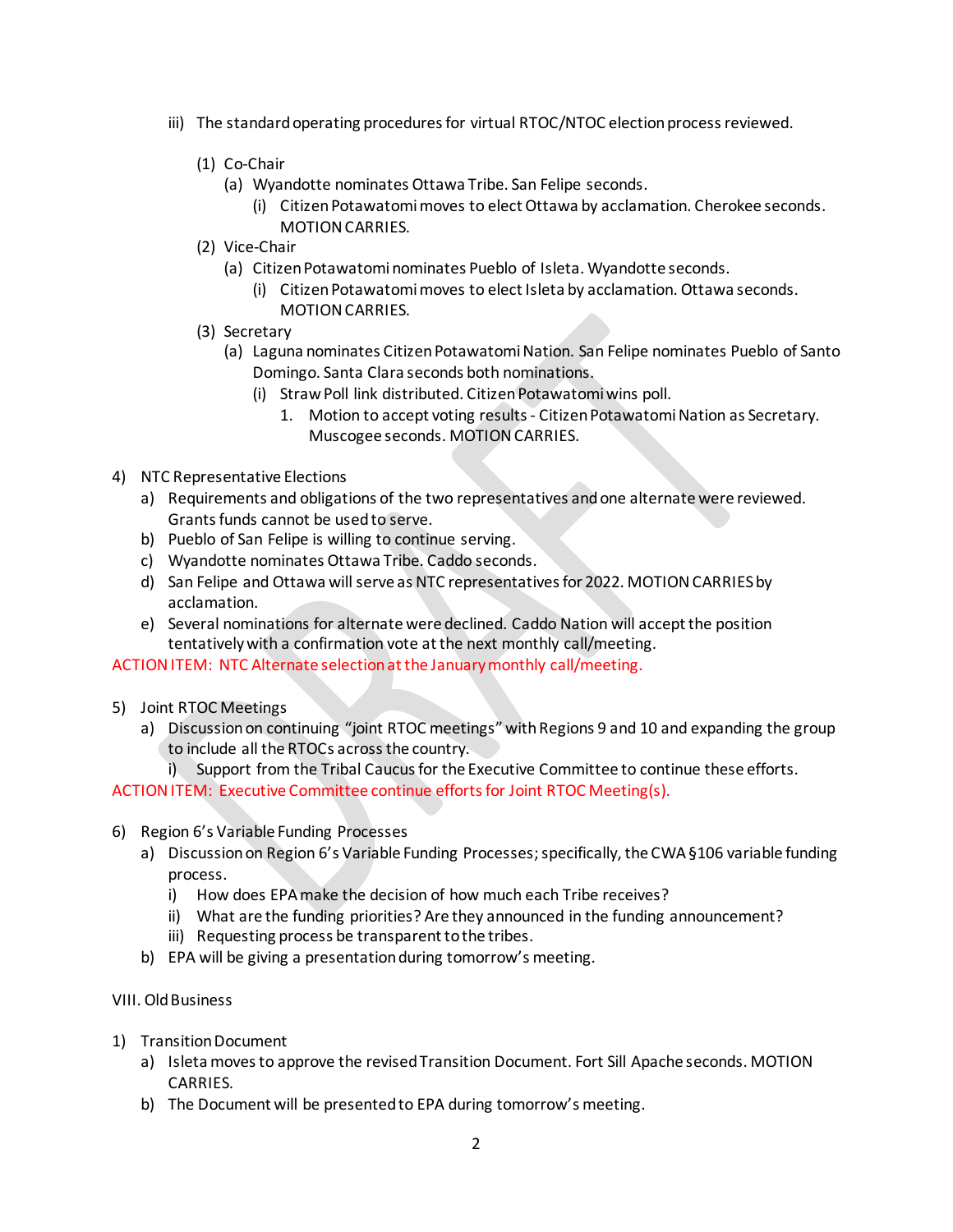- 2) GAP Guidance Revisions & GAP Allocation
	- a) Discussion on the Revision Workgroups process and the continued Workgroup input.
	- b) Cautiously optimistic that the new revisions will be more transparent and provide clarity for tribes.

ACTION ITEM: Thank all the EPA Region 6 staff that participated in the Workgroup process.

- 3) SAFETEA Update
	- a) Michael Freeman, outside counsel for Pawnee Nation, gave an update on their lawsuit and requested a separate call for the Oklahoma tribal nations to have a more in-depth discussion. A special TECO Meeting will be held for this purpose.
- 4) LANL
	- a) Discussion concerning the November  $17<sup>th</sup>$  informational call on transuranic waste.
	- b) Second meeting will be convened to discuss the new application, issues, and concerns.
	- c) Discussion regarding US Forest Service expediting the NEPA review for a new power transmission line to bring additional power to LANL.
- 5) RTOC Charter Workgroup
	- a) The workgroup will be reconvening in the new year to work on the Charter. The following tribes volunteered to participate: Wyandotte, Fort Sill Apache, Isleta, Santo Domingo, Caddo, Cherokee, and Ottawa
- IX. Progress Reports See Written Reports
- 1) National Tribal Caucus (NTC)
	- a) Report given by Pinu'u Stout, Pueblo of San Felipe. Report will be sent to Mark Allen for distribution to the tribes.
- 2) National Tribal Air Association (NTAA)
	- a) Report by Craig Kreman, Quapaw Nation was previously distributed to the tribes.
- 3) Tribal Environmental Coalition of Oklahoma (TECO)
	- a) Report given by Jaclyn McCasland, Delaware Nation. Report will be sent to Mark Allen for distribution to the tribes.
- 4) Inter-Tribal Resource Advisory Committee (IRAC)
	- a) Report given by Karmen Billey-Badonie, Eight Northern. Report will be sent to Mark Allen for distribution to the tribes.
- 5) Texas and Louisiana Tribes
	- a) Report given by Barbara Valdivieso, Ysleta del Sur Pueblo.
	- b) Discussion regarding the correct contact information for the RTOC members from Texas.

ACTION ITEM: Contact information for Louisiana and Texas RTOC representatives.

- 6) Tribal Governance Group (TGG)
	- a) Report given by April Hathcoat, Cherokee Nation. The group met on November 9th and "rebranded". New name is Tribal Exchange Network Group (TXG). Frank Harjo, Muscogee Nation, is the Chair.